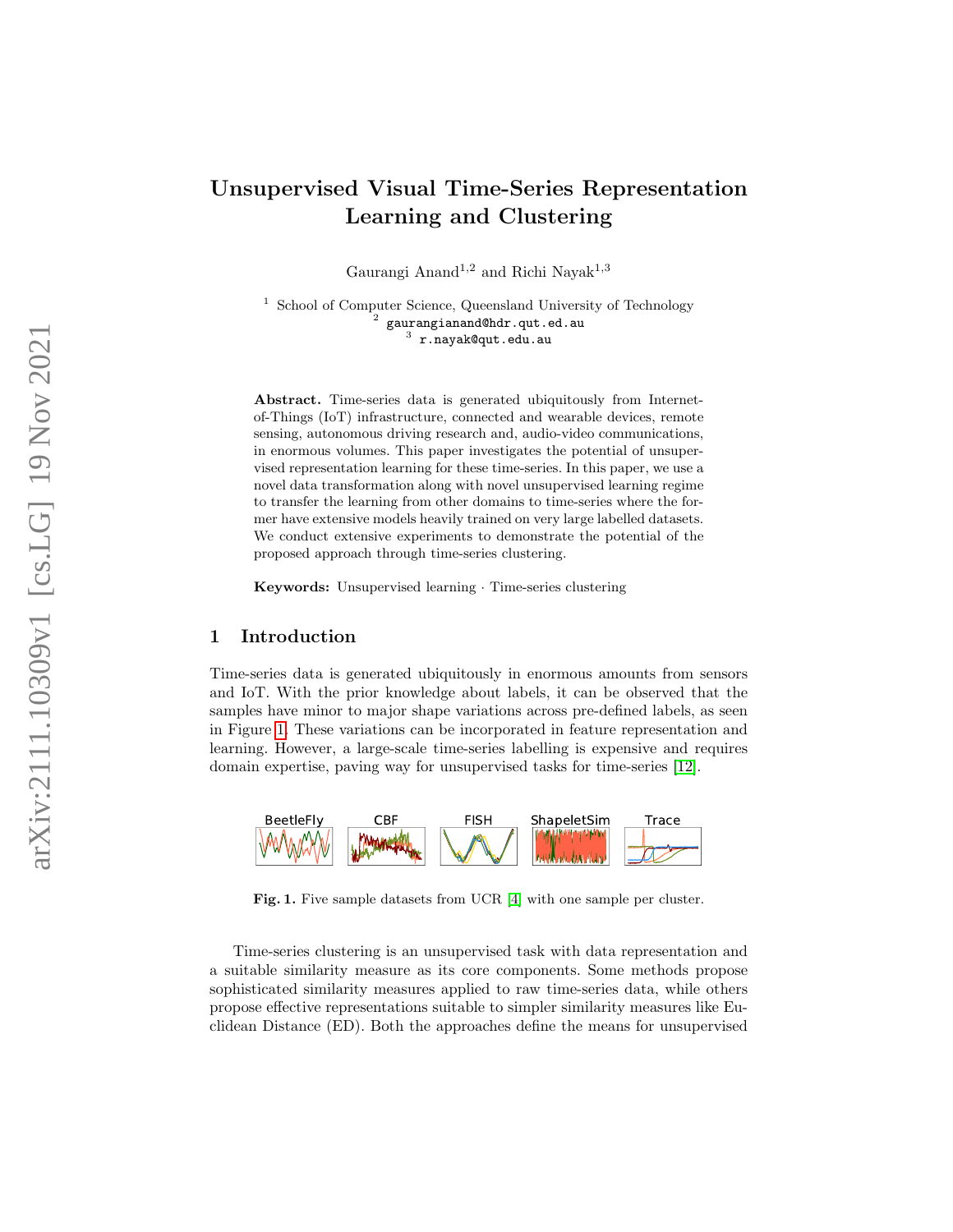#### 2 Gaurangi Anand and Richi Nayak

estimation of the extent of resemblance between the samples utilizing characteristics such as their shape [\[14\]](#page-8-2), shapelets [\[7\]](#page-8-3), alignment [\[3\]](#page-8-4) and structure [\[13\]](#page-8-5). This extent is guided by the information acquired through supervised or unsupervised learning. In the absence of labels, transfer learning (TL) is one of the solutions [\[2\]](#page-8-6) where the model learned on source task, rich with labelled information, is fine-tuned for a target task. Typically the source and target datasets are related with the latter being comparatively small. The recent success of deep learning has brought advancements to TL methods in the fields of Natural Language Processing and Computer Vision (CV) with large datasets like Wikipedia, and ImageNet [\[10\]](#page-8-7) for fine-tuning various related data-scarce tasks. However, no such labelled time-series corpus of a similar scale exists.

In this paper, we propose a novel approach of leveraging the large-scale training from a popular CV-based dataset [\[5\]](#page-8-8) to the time-series data in an unsupervised manner. The relatedness of ImageNet data and time-series has not been explored earlier, providing an opportunity to use visual recognition for timeseries as commonly done for images. It facilitates representing time-series from a visual perspective inspired by human visual cognition, involving 2-D convolutions, unlike the 1-D convolutional approaches popular in time-series domain [\[7\]](#page-8-3). We utilize the shifted variants of the original time-series to train a model to isolate the distinct local patterns of the time-series irrespective of their location within the overall layout, and evaluate the approach for time-series clustering. More specifically, the contributions of this paper are as follows:

- 1. We approach the problem of time-series analysis as the human visual cognitive process by transforming the 1-D time-series data into 2-D images.
- 2. We leverage the training of the very large dataset available in the CV field to the unsupervised representation learning for time-series through a pretrained 2-D deep Convolutional Neural Network (CNN) model.
- 3. We propose a novel unsupervised learning regime using triplet loss for timeseries data using 2-D convolutions and shift-invariance.
- 4. The resultant time-series representation has fixed length regardless of the variable length time-series that enables pairwise comparison of time-series data in linear time using Euclidean distance.

# 2 Related Literature

With the availability of unlabelled datasets, several unsupervised learning methods have emerged ranging from conventional algorithms [\[19,](#page-8-9)[1\]](#page-8-10) to stacked deep architectures [\[6](#page-8-11)[,12\]](#page-8-0), for obtaining a representation based on the end task. These representations can be data adaptive like Symbolic Aggregate Approximation (SAX) [\[13\]](#page-8-5) or non-data adaptive like Discrete Fourier Transform (DFT), Discrete Wavelet Transform (DWT) and Piecewise Aggregate Approximations (PAA). A model-based representation is generated by identifying the model parameters through training based on the relevant properties. Once trained, a model is used as a feature extractor [\[7\]](#page-8-3) for the end task.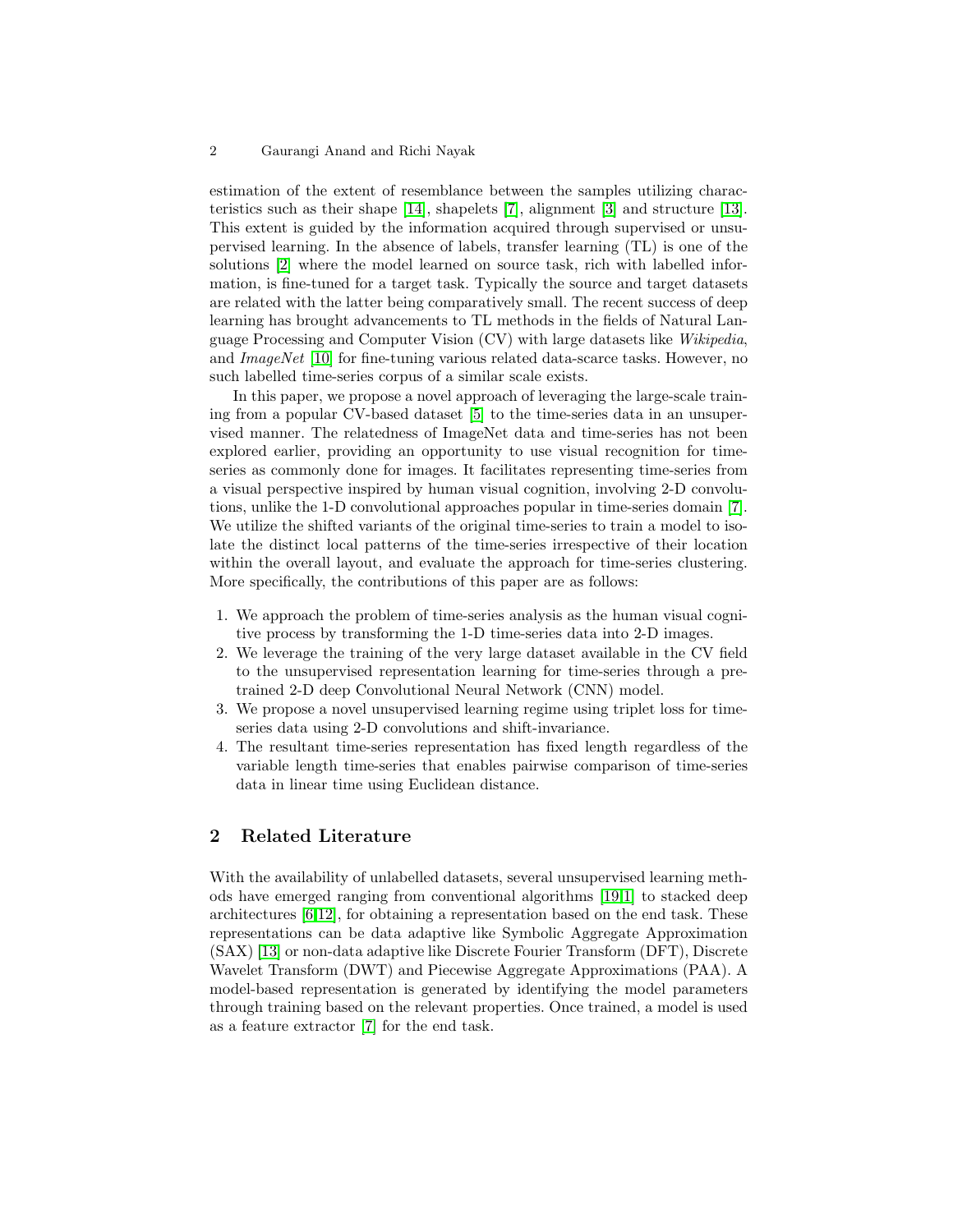Similarity PreservIng RepresentAtion Learning (SPIRAL) [\[11\]](#page-8-12) preserves the similarity of Dynamic Time Warping (DTW) distance in the approximated similarity matrix, to be then used for conventional partitional clustering like kmeans. k-shape [\[14\]](#page-8-2) adapts the clustering algorithm to the distance measure for cross-correlation while assigning clusters. Unsupervised Salient Subsequence Learning (USSL) [\[19\]](#page-8-9) identifies the salient subsequences from the time-series and performs clustering based on shapelet learning and spectral analysis. Deep Embedding for Clustering (DEC) [\[18\]](#page-8-13) and Improved Deep Embedding Clustering (IDEC) [\[8\]](#page-8-14) are deep learning based non-time-series clustering. Unsupervised triplet loss training has been proposed for time-series [\[7\]](#page-8-3) where representations are learned and evaluated for time-series classification using 1-D dilated causal convolutions. Deep Temporal Clustering Representation (DTCR) [\[12\]](#page-8-0) is a deep learning-based end-to-end clustering for time-series clustering that jointly learns time-series representations and assigns cluster labels using k-means loss.

Existing deep learning-based time-series representation methods do not use pre-trained networks due to 1) the latter not being tailored to time-series and 2) the popularity of 1-D convolutions for sequential data. Bridging this gap by utilizing a 2-D pre-trained CNN not only helps to leverage large-scale training but also provides a local pattern-based time-series representation. To the best of our knowledge, this is the first time-series representation approach combining visual perception with unsupervised triplet loss training using 2-D convolutions.

# 3 Proposed Approach

We propose to first transform time-series into images to leverage the large-scale training from a 2-D deep CNN pre-trained with ImageNet. This CNN is then modified and re-trained for feature extraction in unsupervised setting utilizing a novel triplet loss training.

1-D to 2-D feature transformation  $(f_T)$  The 1-D time-series dataset is transformed into 2-D image dataset, achieved by simply plotting a 1D timeseries as a time-series image, and used as 2D matrix to take advantage of 2-D convolution operations [\[10](#page-8-7)[,9\]](#page-8-15) through pre-trained 2-D CNNs. This emulation of human visual cognition to inspect/cluster time-series data using this transformation enables the vision-inspired systems to interpret the time-series visually.

CNN Architecture We use ResNet50 [\[9\]](#page-8-15) as our pre-trained CNN, trained on the large-scale ImageNet dataset [\[5\]](#page-8-8) for the task of object classification. It consists of residual connections that add depth to the vanilla CNN architecture [\[10\]](#page-8-7) useful for highly complex CV tasks. ImageNet [\[5\]](#page-8-8) comprises millions of images with 1000 classes. CNN learned on this data provides visual local pattern based representations extracted as 3-D feature tensors from each of its composite layers. These feature tensors, called feature maps, have the local spatial pattern mapping with respect to each of the input images. ImageNet allows the network to learn lots of variations in local shape patterns. With that as a premise,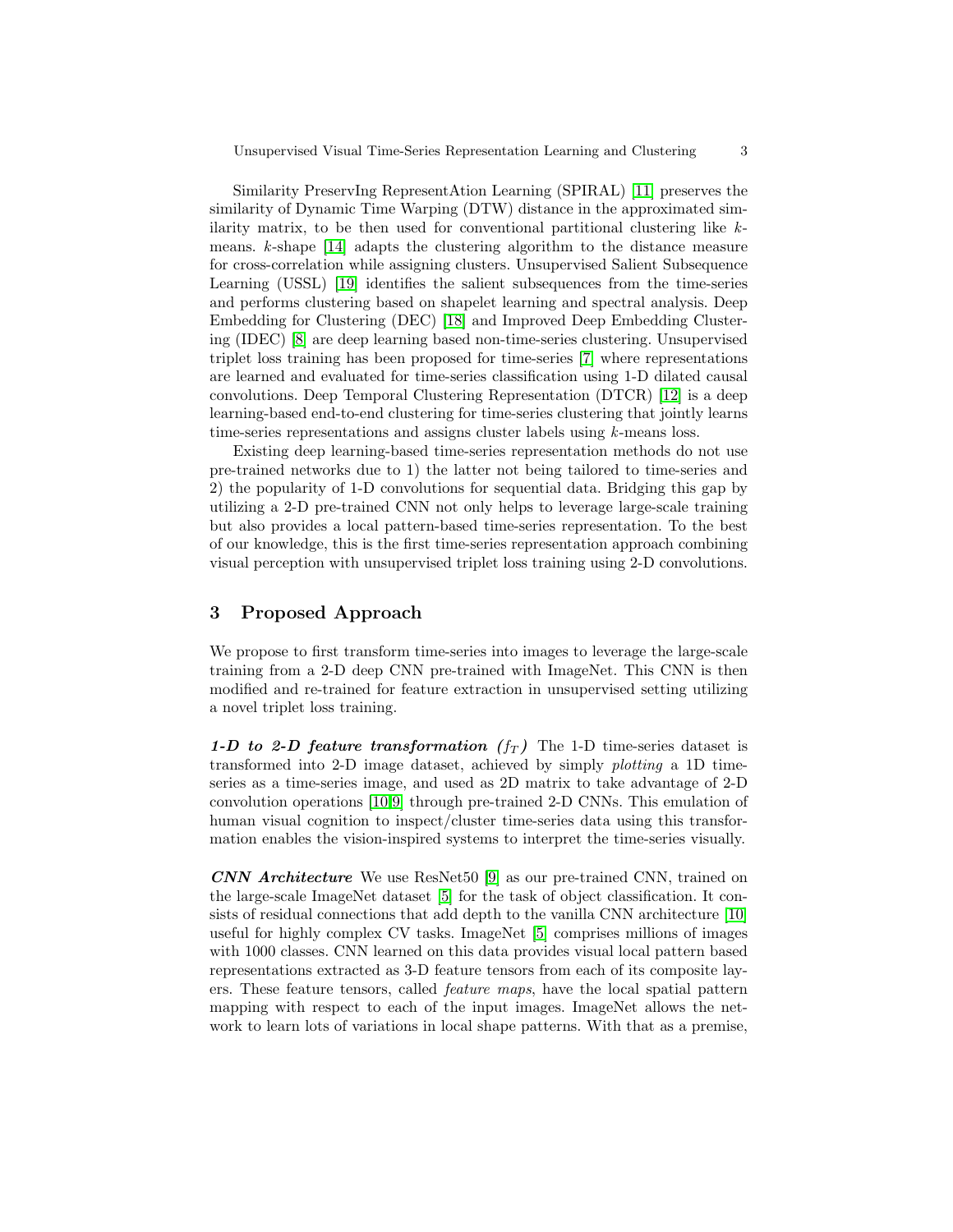#### 4 Gaurangi Anand and Richi Nayak

we argue that when using visual representations of 1-D time-series most of their shape patterns would be easily represented through a pre-trained 2-D CNN. The subsequent fine-tuning helps to add the time-series bias to shape patterns. As a result, relevant shape patterns are obtained for 2-D time-series matrices.

The modified ResNet is depicted in Figure [2.](#page-3-0) ResNet is retained up to its last convolution layer by removing the fully connected layer trained for the object classification task. The local spatial patterns in the form of activations for each of the time-series images are retrieved within the feature maps. A 2-D convolution layer is then appended to it, followed by the Global Max Pooling (GMP) layer [\[17\]](#page-8-16). This layer leverages the local patterns within different feature maps irrespective of their actual activation location in an image for introducing shift-invariance. It helps matching time-series images where the observed local patterns may not exactly align spatially. We then append a l2-normalization layer to improve the network training by providing stability to it.



<span id="page-3-0"></span>Fig. 2. Overview of the proposed learning framework with c1...6 convolution layers of the CNN followed with GMP and l2-normalization layer.

Let  $X_T$  be the set of 1-D univariate time-series that is transformed into an equivalent set of 2-D time-series images,  $X_I$ .  $X_D$  refers to the representations obtained from this deep network. Using the l2-normalized representation for each individual time-series, we generate unsupervised triplets as described below. Once trained, the l2-normalized output is used as the Learned Time-series Representation, called as Learned Deep Visual Representation (LDVR).

Triplet Selection Triplet loss training helps to ensure that similar instances obtain similar representations, while the dissimilar ones are pushed apart with a margin,  $\alpha$ . Unlike the usual supervision-based triplet selection [\[16,](#page-8-17)[7\]](#page-8-3), we propose a novel unsupervised triplet selection for 2-D time-series images. A positive pair consists of an original instance with its shifted variant, and its pairing with any other sample forms the negative pair. This training helps identifying the patterns that can be isolated from the layout and modify the representations such that the anchor and positive are brought closer and separated from negative.

We address the challenge of unsupervised triplet selection by considering a pool of time-series across a large number of datasets. From this pool, two timeseries samples,  $X_{T_a}$  and  $X_{T_n}$  as anchor and negative respectively, are selected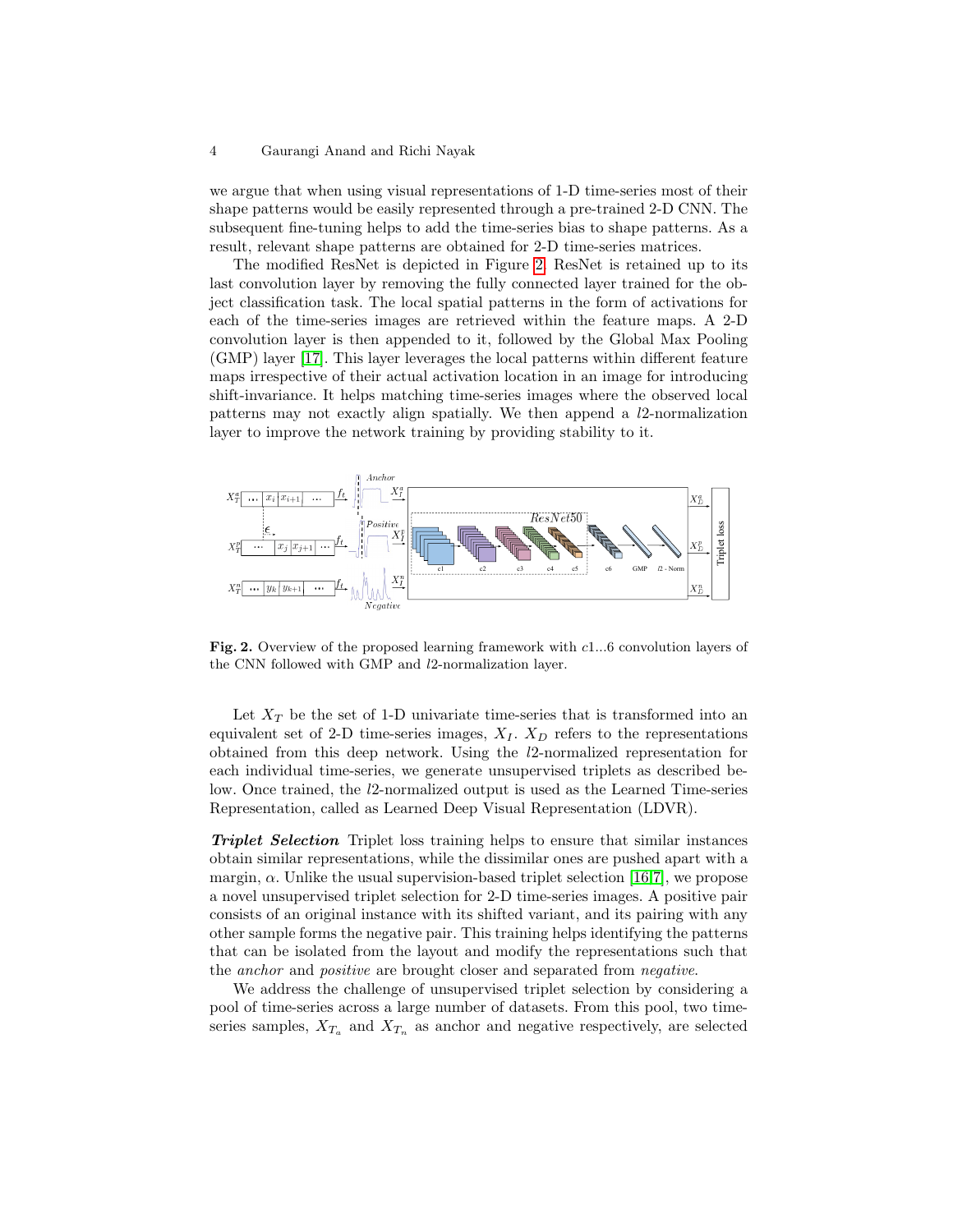randomly from a dataset and a random shift to  $X_{T_a}$  is added by introducing a circular shift of randomly chosen  $\epsilon$  time-steps to obtain  $X_{T_p}$ , called positive. The feature transformation is applied to the triplet set to obtain  $X_{I_a}, X_{T_p}$ , and  $X_{I_n}$ . Figure [2](#page-3-0) depicts the process of triplet selection with  $X_{T_a}$ ,  $X_{T_p}$  and  $X_{T_n}$  as the triplets, where  $X_{T_p}$  is obtained by introducing a shift of  $\epsilon$  to  $X_{T_a}$ .

Clustering The modified ResNet trained with the unsupervised Triplet loss produces a fixed length representation,  $X_D$ , called LDVR for each time-series image. Assuming the compact feature representation to be separable in Euclidean space, a distance based clustering algorithm likes k-means can be applied.

## 4 Experiments

Extensive experiments are conducted to evaluate the accuracy of the LDVR generated by the proposed approach for the time-series clustering.

We use the publicly available time-series UCR repository [\[4\]](#page-8-1) with 85 datasets. The sequences in each dataset have equal length ranging from 24 to 2709, with 2 to 60 classes, split into train and test. The already assigned class labels are treated as cluster identifiers and only used in evaluation.

Experimental setup We use the previous version of UCR of 47 datasets for unsupervised selection of triplets. To prevent memorization and overfitting of the network training, we randomly select 100 samples from them<sup>[4](#page-4-0)</sup>. For each iteration, we perform 10 circular shifts each time with randomly chosen  $\epsilon$  varying between 0.6 and 1.0, representing the percentage of time-series length. A total of 3056 distinct instances were added to the pool for triplet selection. The inclusion of shifted samples forces the network to learn local patterns isolated from the layout, and use them for matching independent of their actual location across samples. All the time-series of variable length were transformed into images of  $640 \times 480$  resolution. This value was derived from UCR where 80% of datasets have length below 640; to keep aspect ratio as standard 4:3, height set to 480.

The batch-size and learning rate for training was 32 and 0.05 respectively, trained for 200 epochs with filter size of  $3\times3$  with the stride of 1 and margin  $\alpha =$ 1.0 . The pre-trained ResNet50 network was frozen up to c5 layer and randomly initialized for next layers for triplet loss training. The best number of feature maps for c6 layer was estimated to be 4096. Once trained, the representation of dimension  $d = 4096$  $d = 4096$  $d = 4096$  is obtained on which clustering is performed. Figure 4 (left) shows the sensitivity of LDVR with varying margin values and number of c6 feature maps w.r.t. average NMI scores.

Benchmarking methods We benchmarked the LDVR for time-series clustering (i.e. k-means with euclidean distance) with several methods. First, we include the Pre-trained Deep Visual Representation (PDVR) i.e., the representations extracted from the c5 layer before the Triplet loss training. We use deep

<span id="page-4-0"></span> $4$  Datasets that do not contain enough samples, we chose 60% of the total samples.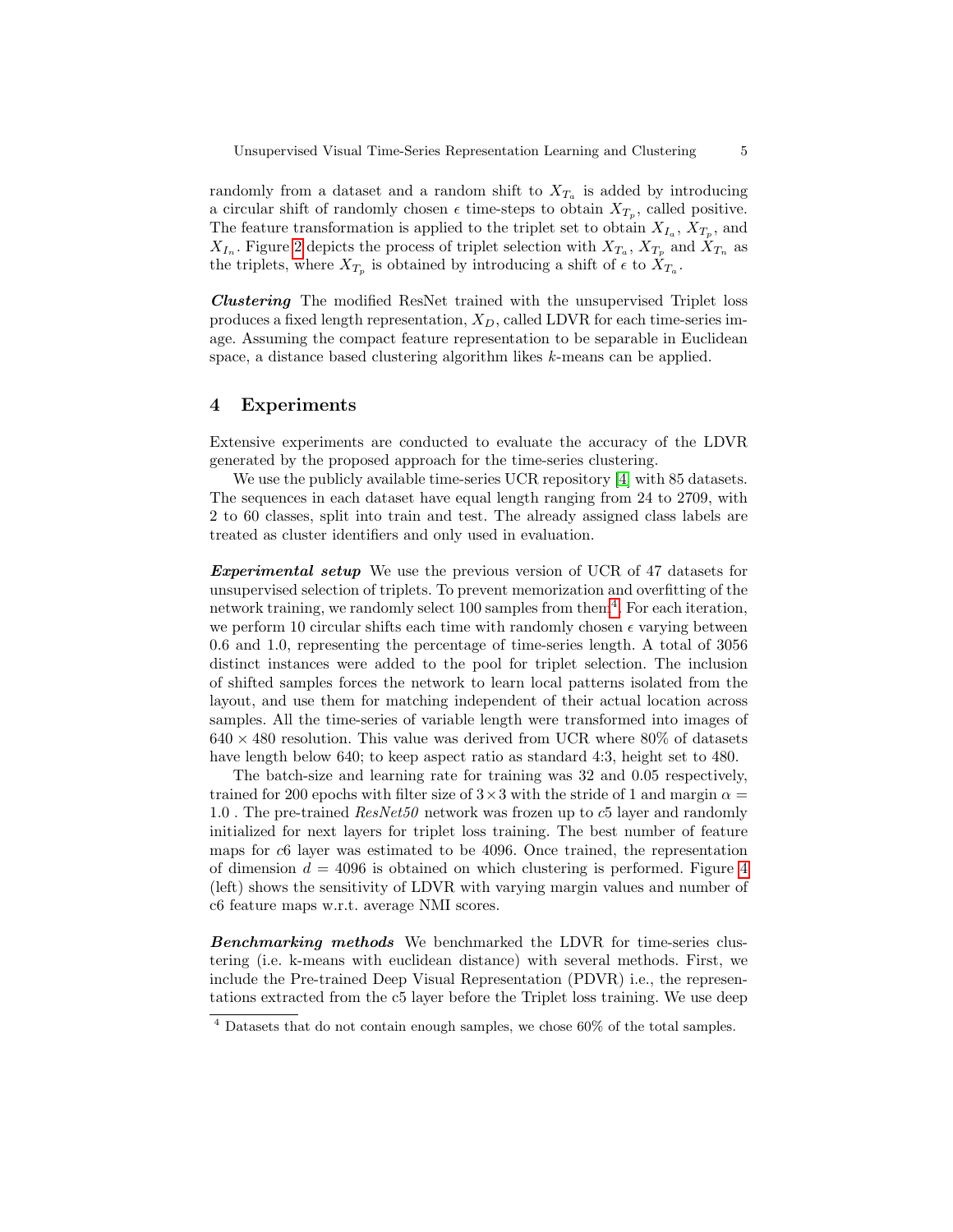learning based two non time-series clustering methods, DEC [\[18\]](#page-8-13) and IDEC [\[8\]](#page-8-14) to cluster 2-D matrix time-series image data. Three traditional distance measure based methods include  $SPIRAL$  [\[11\]](#page-8-12), k-shape [\[14\]](#page-8-2) and ED with k-means (ED) applied on raw time-series. Additionally, we include the two common time series representation methods, SAX (1d-SAX) [\[13\]](#page-8-5) and DWT [\[15\]](#page-8-18).

Two recent time-series clustering approaches: DTCR [\[12\]](#page-8-0) and USSL [\[19\]](#page-8-9) have partial results published and have not made their source-codes available for them to be included in benchmarking. We provide a short analysis in the end.

All methods are evaluated with Normalized Mutual Information (NMI) and Rand Index (RI), the most common metrics to evaluate time-series clustering.

The network training is done on SGI Altix XE cluster with an Intel $(R)$ Xeon(R) 2.50 GHz E5-2680V3 processor running SUSE Linux. We use Keras 2.2.2 with Tensorflow backend and Python 3.5.

# 5 Results: Clustering Accuracy Performance

We first compute the cumulative ranking for both the NMI and RI scores, with the lower rank indicative of a better score. For each dataset, LDVR, PDVR and other methods are ranked based on their performance from 1 to 9, considering ties. The total rank across all datasets is computed for each method cumulatively and then averaged across all datasets, as shown in Table [1.](#page-5-0)

<span id="page-5-0"></span>Table 1. Average cumulative ranks and average scores for NMI and RI for 85 datasets.

|                                                              |      |  |                              | LDVR PDVR DEC IDEC SPIRAL ED k-shape SAX DWT |                             |  |
|--------------------------------------------------------------|------|--|------------------------------|----------------------------------------------|-----------------------------|--|
| Avg. Rank (NMI) 2.74 3.36 5.25 5.66 2.66 3.08 3.98 3.81 3.12 |      |  |                              |                                              |                             |  |
| Avg. Score (NMI)   $0.36$ 0.32 0.23 0.19                     |      |  |                              | 0.30                                         | $0.29$ $0.25$ $0.29$ $0.29$ |  |
| Avg. Rank $(RI)$                                             | 2.42 |  | $3.02 \quad 4.66 \quad 5.16$ |                                              | 3.09 3.35 4.22 3.51 3.40    |  |
| Avg. Score $(RI)$                                            | 0.73 |  | $0.72$ $0.66$ $0.60$         | 0.69                                         | $0.69$ $0.63$ $0.70$ $0.69$ |  |

As seen in Table [1,](#page-5-0) the average cumulative NMI ranks for LDVR and SPIRAL are lowest, however LDVR gets maximum wins and the maximum average NMI score, by winning in 28 datasets. SPIRAL and PDVR win on 17 and 16 datasets. Moreover, the high average RI score and lowest cumulative average RI rank indicate the promising performance of LDVR, with winning on 26 datasets for RI, followed by PDVR and SPIRAL with 18 and 14 wins, respectively.

The poor results of DEC and IDEC indicate that 2-D matrix image data is not sufficient for effective clustering. PDVR is the pre-trained representation, which when fine-tuned to LDVR, helps in achieving a performance boost in more than 50% of the datasets. This validates that the unsupervised fine-tuning proposed in this paper adds a bias thereby improving the clustering.

Table [2](#page-6-0) shows the comparative performance of LDVR with DTCR [\[12\]](#page-8-0) and USSL [\[19\]](#page-8-9). In the absence of their source code, we compare first on their published 36 UCR datasets in the first three columns, the reason for selection of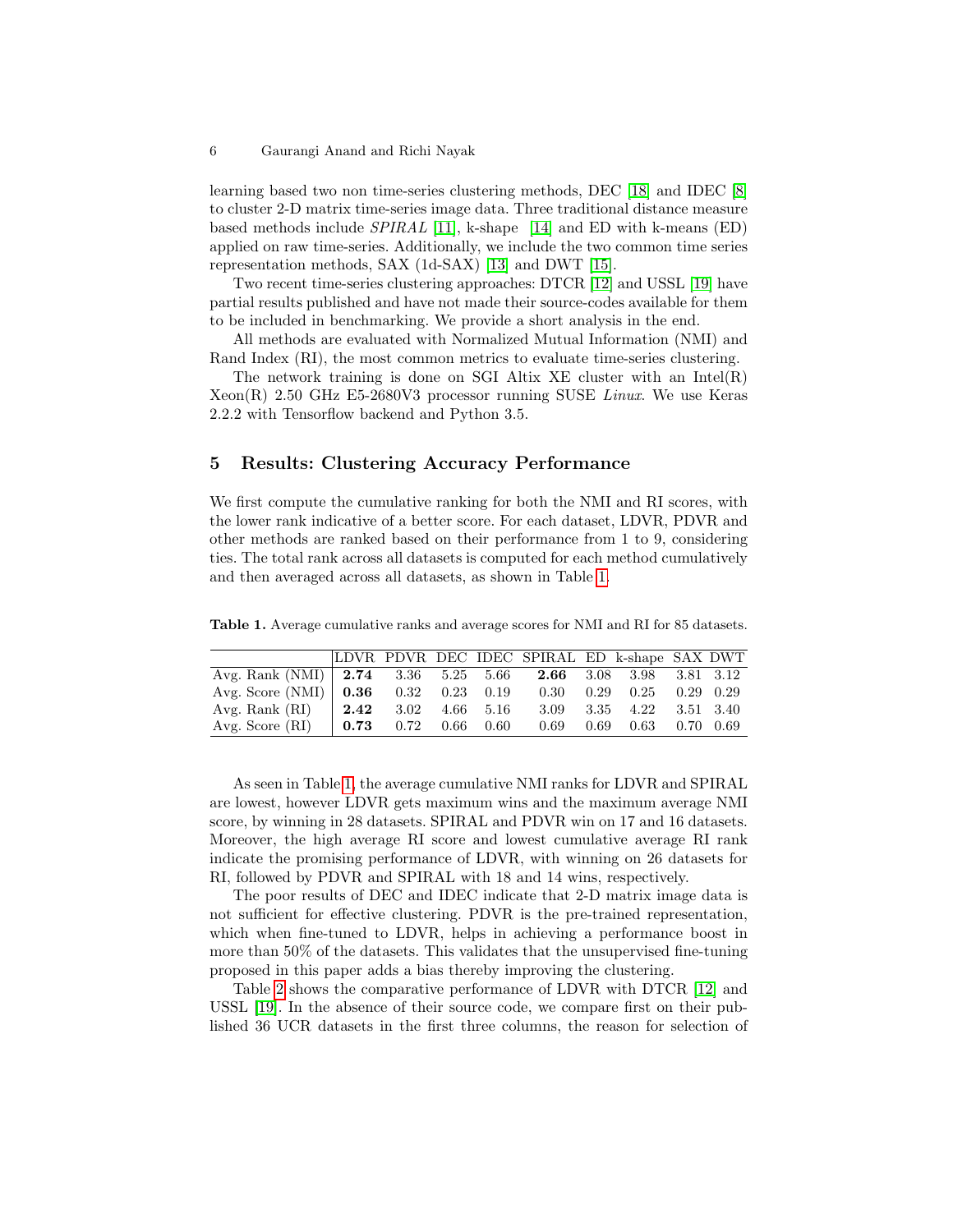|      |               |       | $M_1(\#36)$ $M_2(\#36)$ $M_3(\#36)$ $M_3(\# \text{Top }36)$ $M_3(\# \text{Top }73)$ $M_3(\# \text{All }85)$ |          |      |
|------|---------------|-------|-------------------------------------------------------------------------------------------------------------|----------|------|
| 0.77 | 0.76          | 0. ZO | 0.90                                                                                                        | 0.77     | 0.73 |
|      | M1: DTCR [12] |       | M2: USSL [19]                                                                                               | M3: LDVR |      |

<span id="page-6-0"></span>Table 2. Performance comparison (Average RI Score) of LDVR, DTCR and USSL

these datasets is undisclosed. It can be observed that LDVR comes very close to DTCR and USSL. However, the average RI values on LDVR's top 36 datasets is significantly higher than that published for the two methods. The next columns show it takes as high as 73 UCR datasets to maintain the RI score of 0.77, and drops only to 0.73 when considering all 85 datasets.

Though many methods have been proposed for time-series analysis, shapebased clustering still appears to be challenging. The combined performance evaluation through NMI and RI establishes LDVR as the leading state-of-the-art method capable of attaining accurate time-Series representation and clusters while considering the shape of the time-series.

### 5.1 Comparative Performance

Figure [3](#page-6-1) shows the performance of distance-measure and representation-based methods used for benchmarking compared against LDVR using NMI scores on all 85 datasets. The larger numbers of points in yellow triangle indicate the goodness of LDVR against all of its competitors. The comparison with the leading algorithm, k-shape, ascertains that not many datasets require cross-correlation distance to be used as a shape similarity measure, with LDVR winning on 57 out of 85 datasets. Similarly, DTW based SPIRAL is not as effective and accurate as LDVR, losing on total 50 datasets.



<span id="page-6-1"></span>Fig. 3. Pairwise performance comparison of LDVR against traditional methods, with each dot as a dataset. The dots appearing in yellow triangle indicate LDVR performs better for that dataset.

These methods end up having false matches due to the forced alignment of time-series which is not always needed. On the other hand, k-means provide better clusters on LDVR versus ED, proving that the learned visual representations are stronger and accurate for point-to-point comparison than the raw 1-D time-series values.

We also report the performance of all the methods with respect to the varying length time-series of the UCR repository. We group the UCR datasets into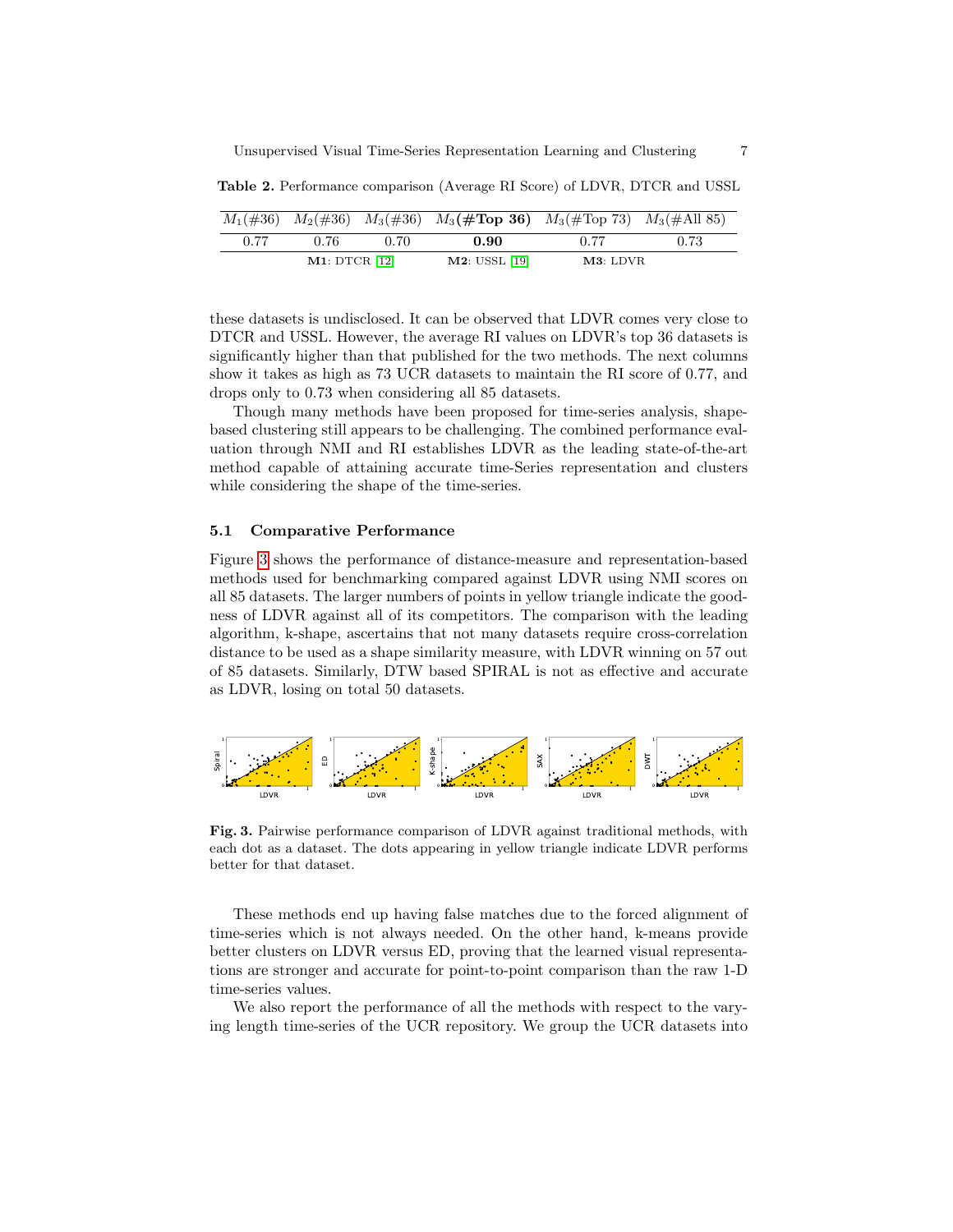

<span id="page-7-0"></span>Fig. 4. Left: Sensitivity analysis with respect to number of c6 feature maps (red) and margin for triplet loss (blue). Middle: Variations in average NMI performance with respect to different time-series length bins. Right: Visualization of c6 feature map activations and local feature patterns that led to correct time-series matching.

3 categories based on the sequence lengths; (1) 31 datasets with length < 200, (2) 29 datasets with length 200 to 500, and (3) 25 datasets with length  $>$  500. It can be observed from Figure [4](#page-7-0) (middle), that LVDR performs best in all the categories and does not depend on the time-series length. Despite the variable length of input time-series, the feature representation vector size in LDVR remains constant, depending on the number of feature maps in c6 layer, that is, 4096.

Qualitative analysis with Visualization Figure [4](#page-7-0) (right most) shows a triplet from the Trace dataset from UCR. The first 2 instances are anchor and positive, with the third one as negative. The discriminant pattern (marked as red in top row), observed in anchor, is slightly shifted in positive pair. The corresponding feature maps (in bottom row) show similar activations for the anchor-positive pair. However, the discriminant pattern is not seen in the negative instance which belongs to a different cluster. As a result, the feature maps corresponding to the absent patterns have different activation distribution. This proves how the local pattern based visual representation is useful and helps in identifying patterns which are similar within instances of the same cluster and discriminative across instances of different clusters.

# 6 Conclusion

We propose a novel way of generating representations for time-series using visual perception and unsupervised triplet loss training. The proposed approach has explored the relatedness of CV datasets to the time-series where the latter is expressed as 2-D image matrices, unlike the usual 1-D manner. Additionally, we utilize an existing pre-trained 2-D CNN with certain modifications to obtain an effective time-series representation, LDVR. Extensive experiments demonstrated that LDVR outperforms existing clustering methods without requiring datasetspecific training. This establishes LDVR as the leading state-of-the-art modelbased representation learning method, suitable for time-series clustering. Neither being fixed to any pre-trained network, nor tied to downstream task of clustering or classification, this makes the proposed approach highly flexible and adaptable to any target task.